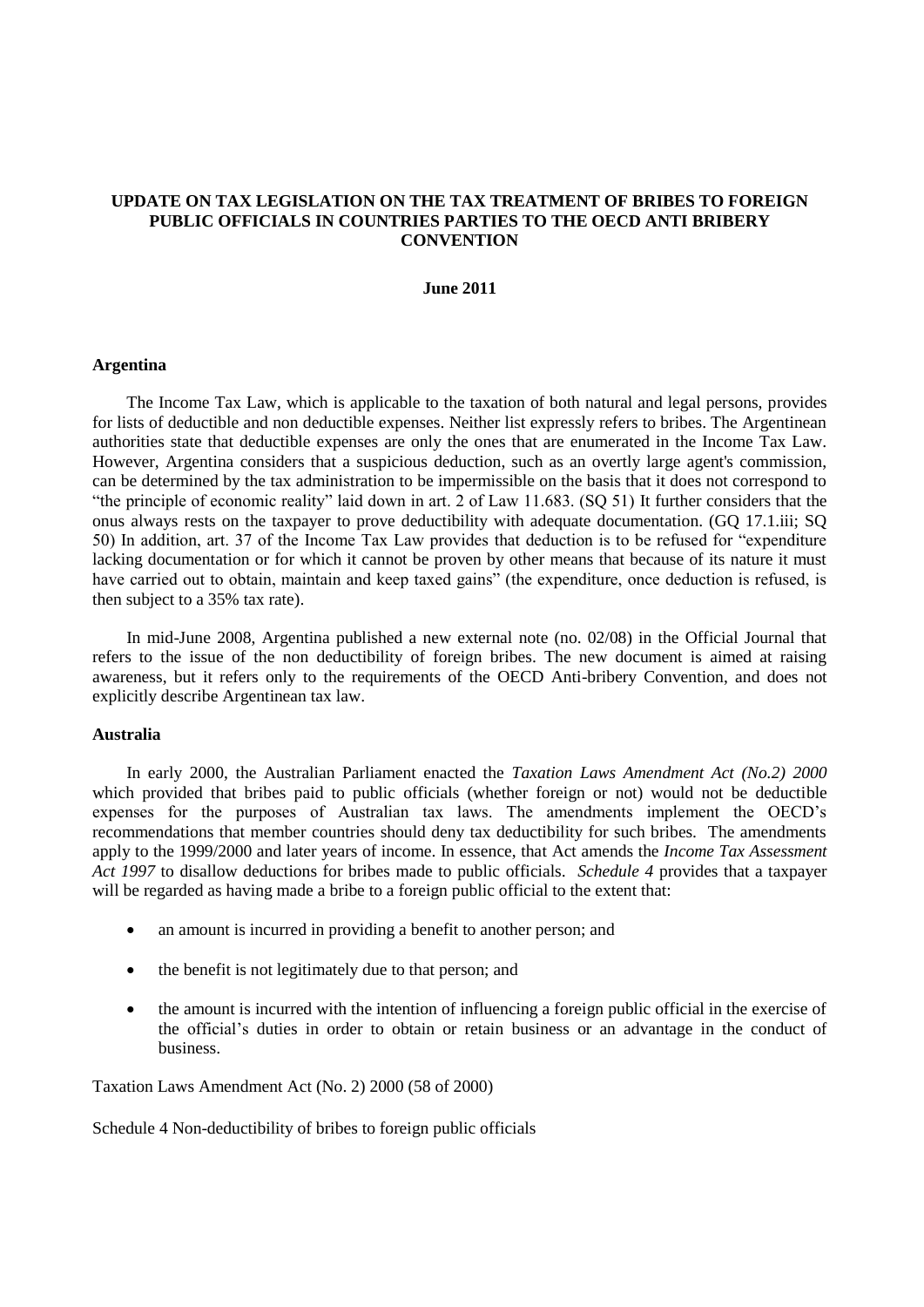# **26-52 Bribes to foreign public officials**

- (1) You cannot deduct under this Act a loss or outgoing you incur that is a \* bribe to a foreign public official.
- (2) An amount is a bribe to a foreign public official to the extent that:
	- (a) you incur the amount in, or in connection with:
		- (i) providing a benefit to another person; or
		- (ii) causing a benefit to be provided to another person; or
		- (iii) offering to provide, or promising to provide, a benefit to another person; or
		- (iv) causing an offer of the provision of a benefit, or a promise of the provision of a benefit, to be made to another person; and
	- (b) the benefit is not legitimately due to the other person (see subsection (6)); and
	- (c) you incur the amount with the intention of influencing a \* foreign public official (who may or may not be the other person) in the exercise of the official's duties as a foreign public official in order to:
		- (i) obtain or retain business; or
		- (ii) obtain or retain an advantage in the conduct of business that is not legitimately due to you, or another person, as the recipient, or intended recipient, of the advantage in the conduct of business (see subsection (7)).

The benefit may be any advantage and is not limited to property.

Payments that are legal in foreign public official's country

(3) An amount is not a bribe to a foreign public official if no person would have been guilty of an offence against the law of the \* foreign public official's country if the benefit had been provided, and all related acts had been done, in that country.

## **Facilitation payments**

- (4) An amount is not a bribe to a foreign public official if it is incurred for the sole or dominant purpose of expediting or securing the performance of a routine government action of a minor nature.
- (5) For the purposes of this section, a routine government action is an action of a \* foreign public official that:
	- (a) is ordinarily and commonly performed by the official; and
	- (b) is covered by any of the following subparagraphs:
		- (i) granting a permit, licence or other official document that qualifies a person to do business in a foreign country or in a part of a foreign country;
		- (ii) processing government papers such as a visa or work permit;
		- (iii) providing police protection or mail collection or delivery;
		- (iv) scheduling inspections associated with contract performance or related to the transit of goods;
		- (v) providing telecommunications services, power or water;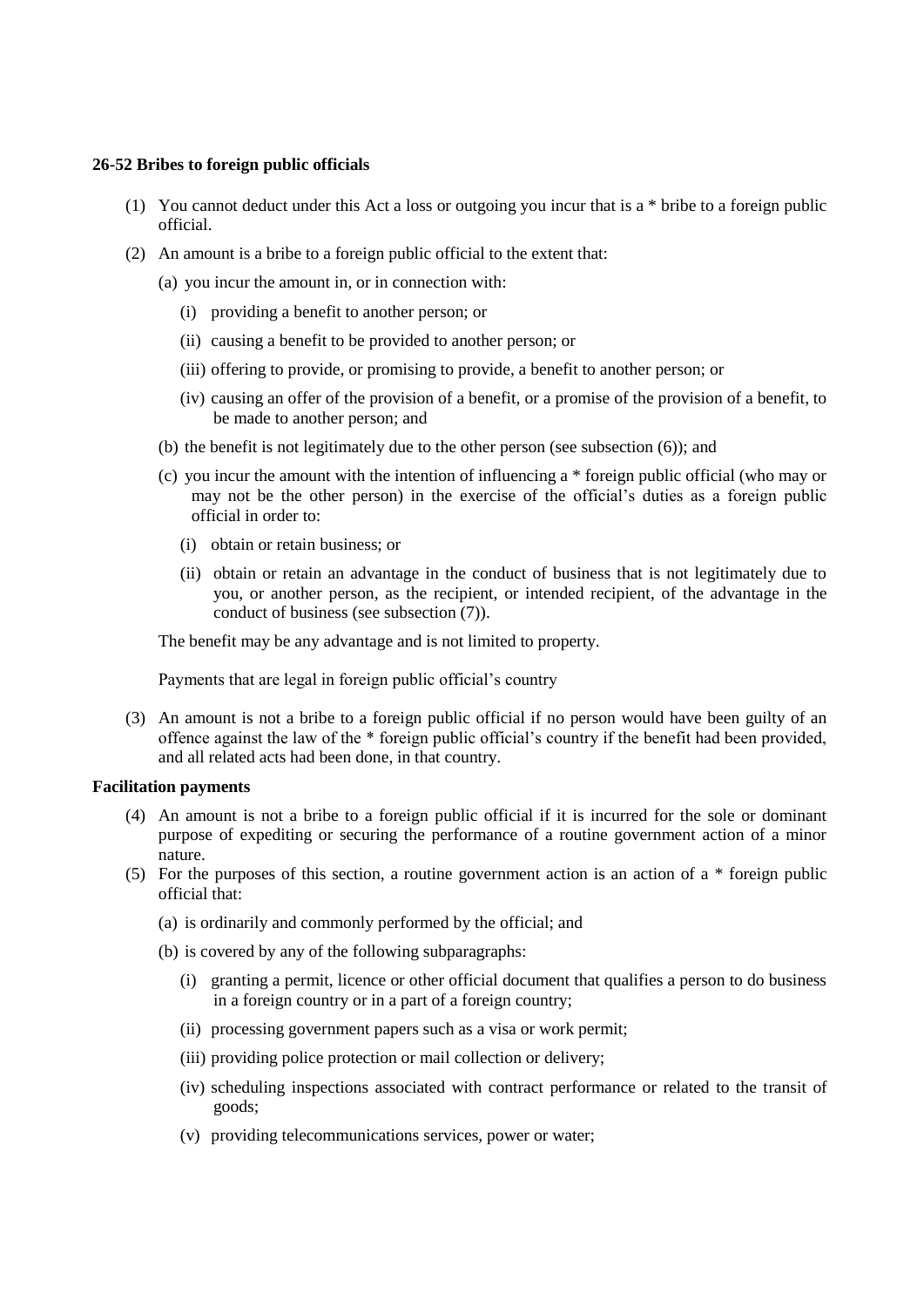- (vi) loading and unloading cargo;
- (vii)protecting perishable products, or commodities, from deterioration;
- (viii) any other action of a similar nature; and
- (c) does not involve a decision about:
	- (i) whether to award new business; or
	- (ii) whether to continue existing business with a particular person; or
	- (iii) the terms of new business or existing business; and
- (d) does not involve encouraging a decision about:
	- (i) whether to award new business; or
	- (ii) whether to continue existing business with a particular person; or
	- (iii) the terms of new business or existing business.

# **Benefit not legitimately due**

- (6) In working out if a benefit is not legitimately due to another person in a particular situation, disregard the following:
	- (a) the fact that the benefit may be customary, or perceived to be customary, in the situation;
	- (b) the value of the benefit;
	- (c) any official tolerance of the benefit.

# **Advantage in the conduct of business that is not legitimately due**

- (7) In working out if an advantage in the conduct of business is not legitimately due in a particular situation, disregard the following:
	- (a) the fact that the advantage may be customary, or perceived to be customary, in the situation;
	- (b) the value of the advantage;
	- (c) any official tolerance of the advantage.

## **Duties of foreign public official**

- (8) The duties of a \* foreign public official are any authorities, duties, functions or powers that:
	- (a) are conferred on the official; or
	- (b) the official holds himself or herself out as having.

In 2006, the *Income Tax Assessment Act 1997* (ITAA) was amended to align the definition of facilitation payments to the definition in the Criminal Code to allow deductibility only for facilitation payments and Division 70 (Foreign Bribery) of the Criminal Code was amended to clarify that the defence in section 70.3 of the Code applies only where the law of the foreign country states that the advantage in question is permitted or required and that the offence can be made out regardless of the results of the payment or the alleged necessity of the payment, and amend the corresponding provision of the *Income Tax Assessment Act.*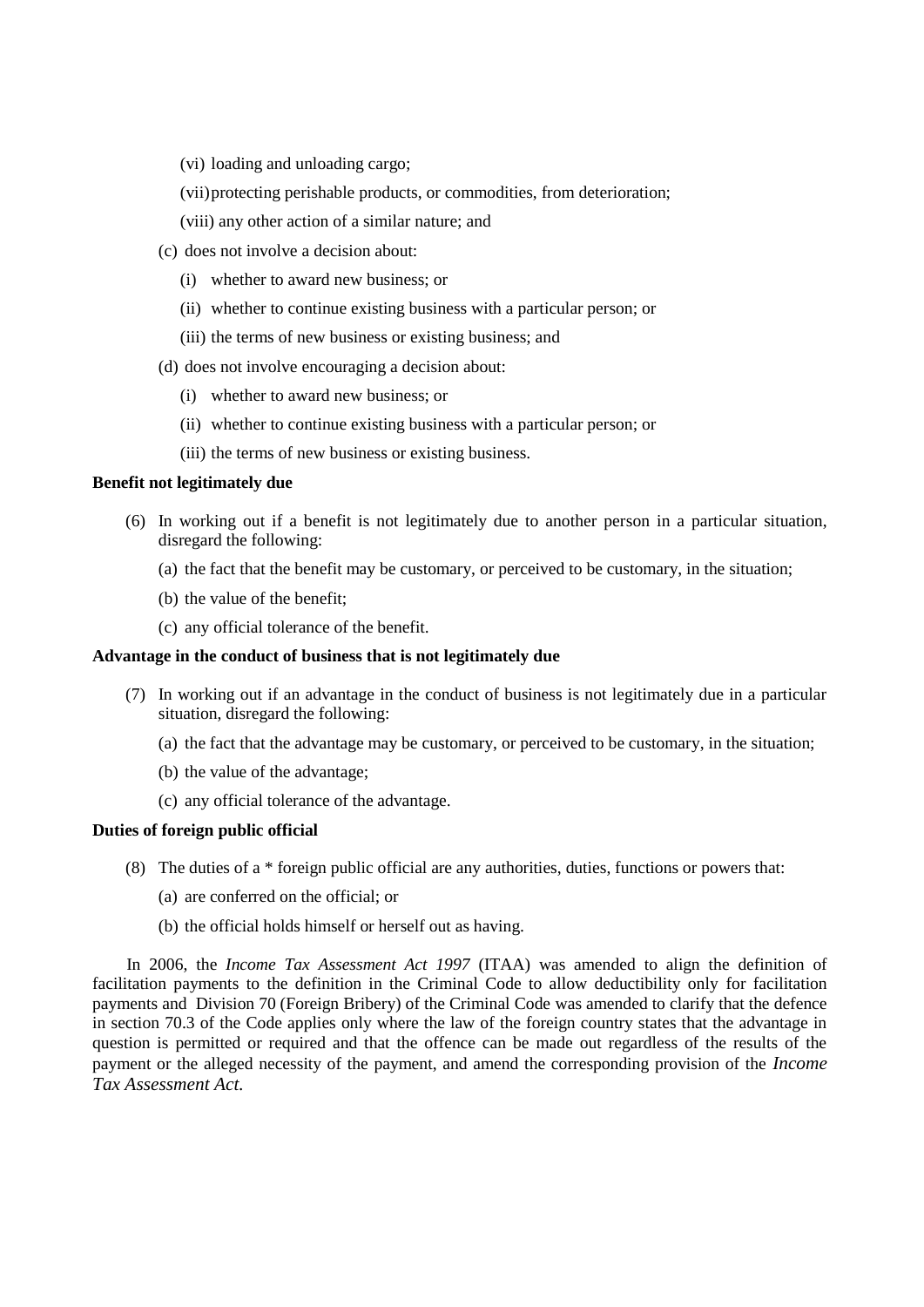## **Austria**

Legislation was passed by Parliament in late October 1998. Section 20 paragraph 1 subparagraph 5 of the Income Tax Act, which already provided for non-deductibility of payments subject to criminal prosecution under certain conditions, was amended by deleting those former conditions. According to this new legislation any cash or in kind remuneration whose granting or receipt is subject to criminal punishment is not deductible from taxable income.

## **Belgium**

The Belgian Parliament adopted two Acts to meet the requirements of the OECD Convention and modernize the Criminal Code's provisions on bribery. The first is the Bribery Prevention Act of 10 February 1999, which amends the provisions contained in Title IV of the Criminal Code in Articles 246- 252 of Chapter IV on "The Bribery of Public Officials". The second Act is that of 4 May 1999, which establishes the criminal liability of legal persons, henceforth subject to the provisions the Bribery Prevention Act of 10 February 1999.

This Act of 4 May 1999 was adapted by the Act of 11 May 2007 concerning the adaptation of the legislation about the combat against bribery. The goal of this law was to transpose the recommendations made by the OECD into Belgian Law. For that end the law changed the previous law on 3 main pressure points, by inserting: a general prohibition to the tax-deduction of all benefits granted to a foreign public official; a functional approach to the definition of a foreign public official, whereby the function is decisive and not the statute of the person; and a more effective extraterritorial jurisdiction of Belgian Courts by an active principle of personality.

The law imposes the non deductibility, as business expenses, of commissions, brokerage fees, commercial discounts, benefits in kind etc. which are granted, directly or indirectly, as elements of public bribery of a person performing a public function in a foreign state or in an organization of international public. This provision applies to the tax imposed on individuals as well as companies and tax imposed on non residents. The new law also abolished the system of "secret commissions", under which it was possible to deduct commissions from the tax base without revealing the identity of the recipient.

## **Brazil**

The applicable tax laws in Brazil do not expressly deny the tax deductibility of bribes to foreign public officials. However, the Brazilian tax authorities strongly maintain that law and practice in Brazil do not allow the deductibility of bribes in any circumstances.

Brazil refers to Decree 3 000 of 26 March 1999 as the relevant tax law on this matter. There is no reference in any way to the legality of expenses under criminal law as a criterion for non deductibility. Instead, article 299 of the Decree (see Appendix 3) lays out the criteria which must be met for an expense to qualify as an operational expense, eligible for tax deductibility:

- Article 299 states that operational expenses are those needed to the company's activities and the maintenance of the corresponding producing source. There is therefore concern that bribe payments may fulfil this criterion because a bribe to a foreign public official could be considered necessary to maintaining a company's activities and resources.
- Article 299(1) further states that these expenses must be paid to carry out the transactions or operations required by the company‗s activities. There is concern that again, a bribe payment in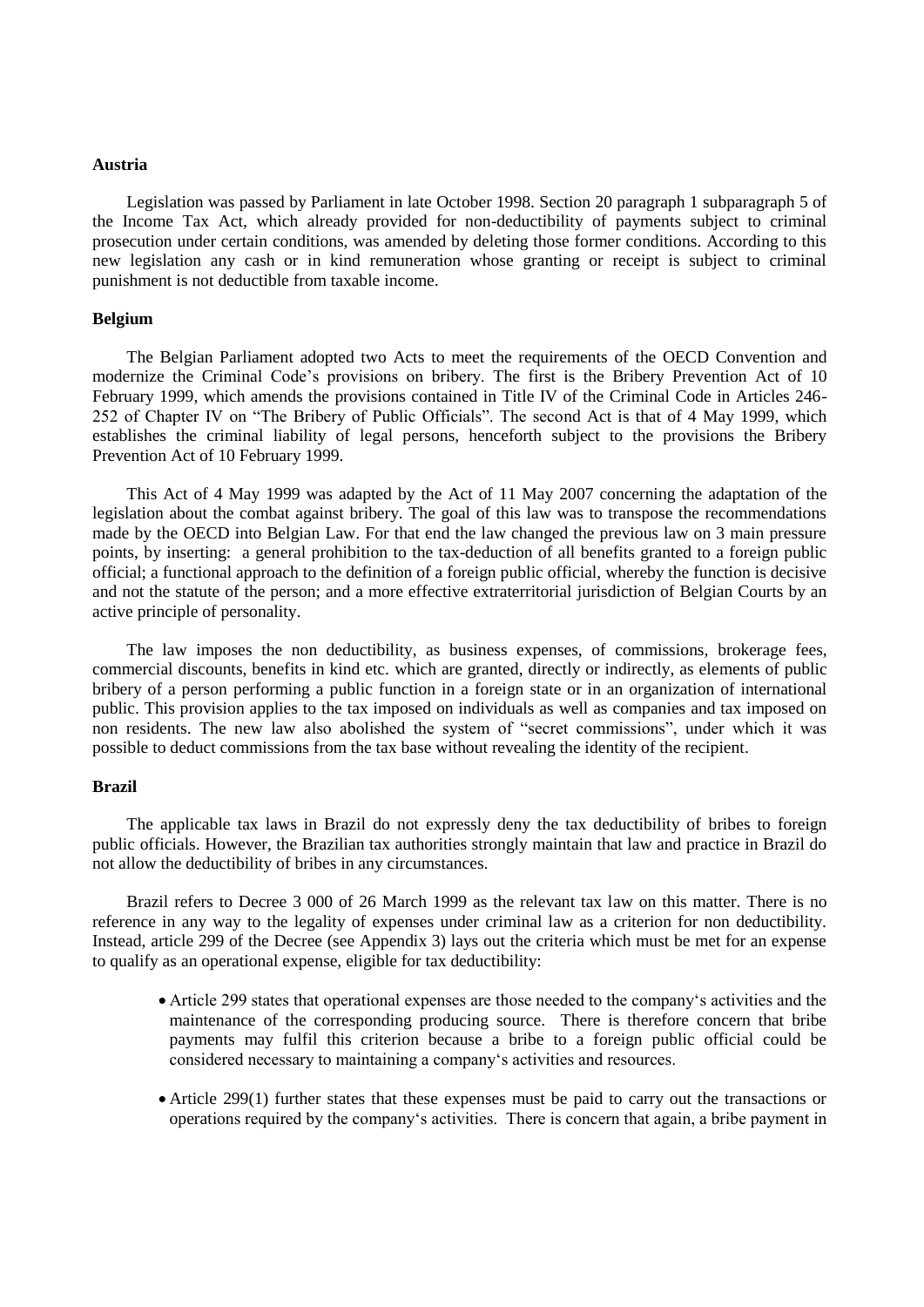an international business transaction could be considered as required if it could be established that the payment of a bribe was necessary to carry out business.

 Article 299(2) specifies that the operational expenses admitted are the usual and ordinary ones in the kind of transactions, operations or activities of the company. Although this criterion provides a safeguard against deducting unusual expenses, there is concern that it could be argued that, where bribe payments are a common feature either of the industry the company is active in, or of the foreign market where the company operates, bribe payments are justifiable operational expenses.

# **Bulgaria**

There is no provision in the Corporate Income Tax Code expressly denying the deductibility of bribes paid to foreign public officials. Instead, article 23 (3) of the Corporate Income Tax Code lists items that may be deducted from the financial accounting results. This list includes donations to, for example, educational and healthcare institutions, religious faith societies, and scholarships to students. It also provides deductions for items such as dividends received as a result of the distribution of profits by legal persons and unregistered partnerships.

# **Canada**

No deduction can be made in respect of an outlay made or expense incurred for the purpose of bribing a foreign public official or conspiring to do so.

## *Article 67.5 Federal Income Tax Act*

*In computing income, no deduction shall be made in respect of an outlay made or expense incurred for the purpose of doing anything that is an offence under section 3 of the Corruption of Foreign Public Officials Act or any of sections 119 to 121, 123 to 125, 393 and 426 of the Criminal Code or an offence under sections 465 of that Act as it relates to an offence described in any of those sections.*

### **Chile**

The Income Tax Law does not expressly prohibit the deduction of bribe payments made to foreign public officials. Article 31 of the law allows the deductibility of "expenses necessary to generate income". It further provides for a list of various types of deductible expenses, including compensation for services rendered, expenses incurred in introducing new goods into the market, hospitality expenses and certain donations.

A binding decision issued in November 2007 (Circular / 56) confirms that bribes to foreign officials are not necessary expenses for gaining revenue. Therefore, they are non-deductible expenses for income tax purposes.

## **Czech Republic**

The Czech Republic enacted legislation explicitly denying the tax deductibility of bribes paid to foreign public officials.

An amendment to the Income Tax Act (Act No. 586/1992 Coll.), which was ratified by the Czech parliament on 12th of December 2000, explicitly prohibits the tax deductibility of bribes paid to foreign public officials pursuant to Article IV of the Revised Recommendation. :Specifically, "[e]xpenses that are given to a foreign state official or foreign public official or, with their consent, to another person in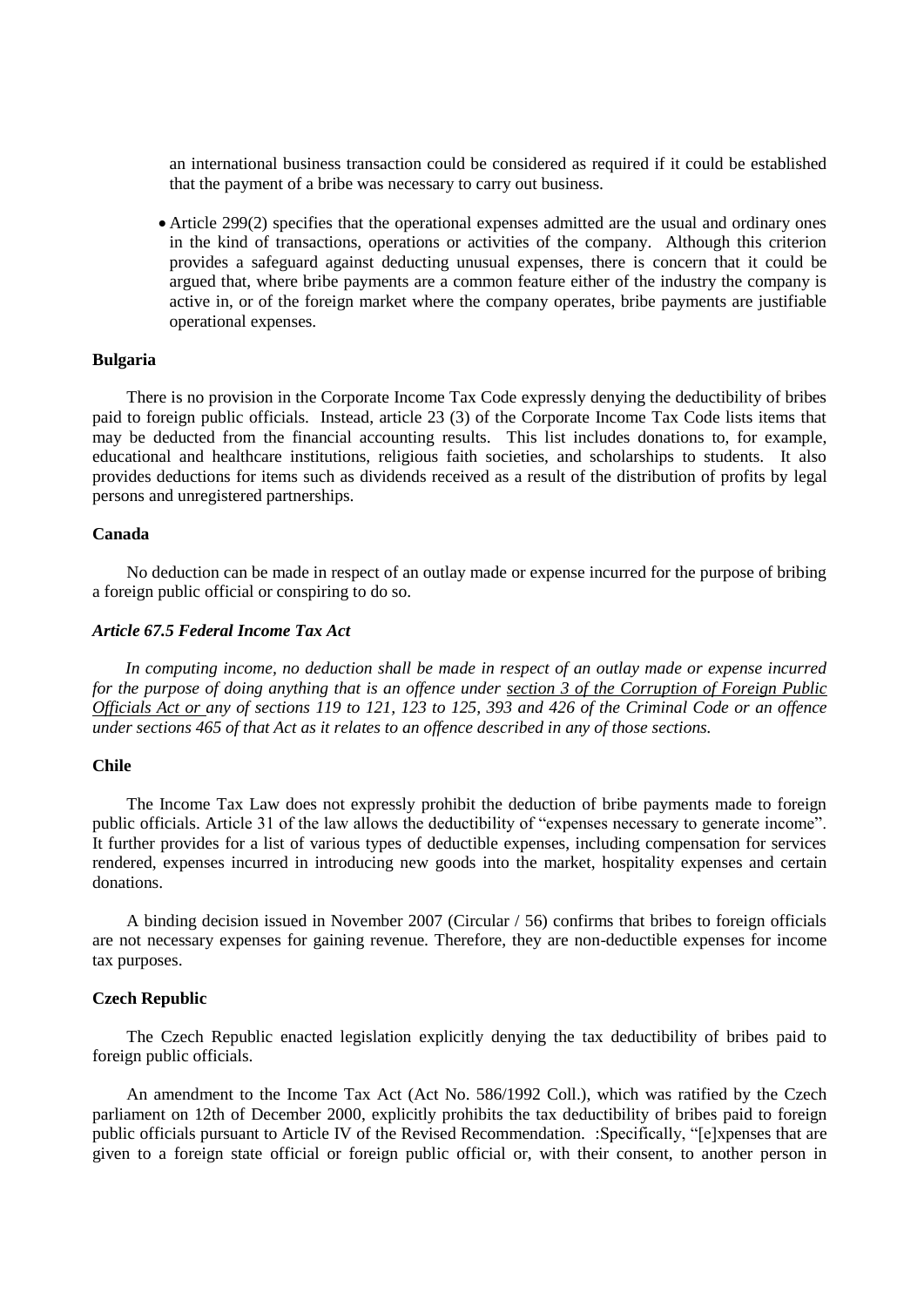connection with performance of his office, even if this concerns an official or public official in a country where the granting of such benefits is tolerated or not regarded as a crime, are not deductible..."

## **Denmark**

Denmark has a legislative provision in place expressly prohibiting the tax deductibility of bribe payments to foreign public officials, which was introduced by Act No.1097 of 29 December 1997. Section 8D of the Danish Tax Assessment Act (DTAA) reads:

*In the statement of the taxable income no deduction shall be granted for the cost of bribes of the type referred to in Section 144 of the Danish Criminal Code to an individual who has been employed, appointed or elected to carry out services or duties in legislative, administrative and judiciary agencies, be it for Denmark, the Faroe Islands or Greenland or a foreign state, including local authorities or political branches, or for an international organisation which has been constituted by states, governments or other international organisations*

## **Estonia**

Since 1 January 2004, the Estonian Income Tax Act provides for an express disallowance of the deductibility of bribes and gratuities. Section  $34(11)$  of the Act provides that "gratuities and bribes shall not be deducted from business income" of natural persons. Also excluded from deduction are "the cost of gifts or donations" (subsection 8). Costs of entertaining guests are not part of the list of exclusions.

Concerning legal persons, a company shall pay income tax on "expenses not related to the business", among which bribes and gratuities are expressly mentioned (Section 51 of the Act). Pursuant to Section 49, legal persons are as a general rule also compelled to pay income tax on gifts, donations and costs of entertaining guests. There are exceptions that are specifically listed in the law, e.g. income tax is not charged on gifts and donations made to a person who owns a hospital, to a state or local government scientific, cultural, educational, sports, law enforcement or social welfare institution, or a manager of a protected area, in a total amount that does not exceed 3% of the amount of the payments subject to social tax.

## **Finland**

As of 1 January 2006 according to Finland's tax legislation (Article 16 subparagraph 8 of the Act on the Taxation of Business Profits and Income from Professional Activities), "bribes or benefits that are similar to bribes" are expressly not tax-deductible. Previously, , Finnish tax legislation did not expressly prohibit the deductibility of bribe payments. Corresponding payments to domestic public officials were non-deductible on the basis of case law and practice of the tax authorities. The same rule was expected to apply to bribes paid to foreign public officials in case law and the same rule is applied already in the practice of the tax authorities.

# **France**

The French Parliament passed legislation (article 39-1 of the French Tax Code) denying the tax deductibility of bribes to foreign public officials on 29 December 1997 as part of the Corrective Finance Bill. "For contracts concluded during tax years opened as of the entry into force of the Convention on *Combating Bribery of Foreign Public Officials in International Business Transactions, amounts paid or advantages granted, directly or through intermediaries, to public officials within the meaning of article 1 § 4 of the convention or to a third party in order that this official act or refrain from acting in the performance of his official duties, in order to obtain or retain a contract or other improper advantage in international business transactions, are not admitted as a deduction of taxable profits".* The Convention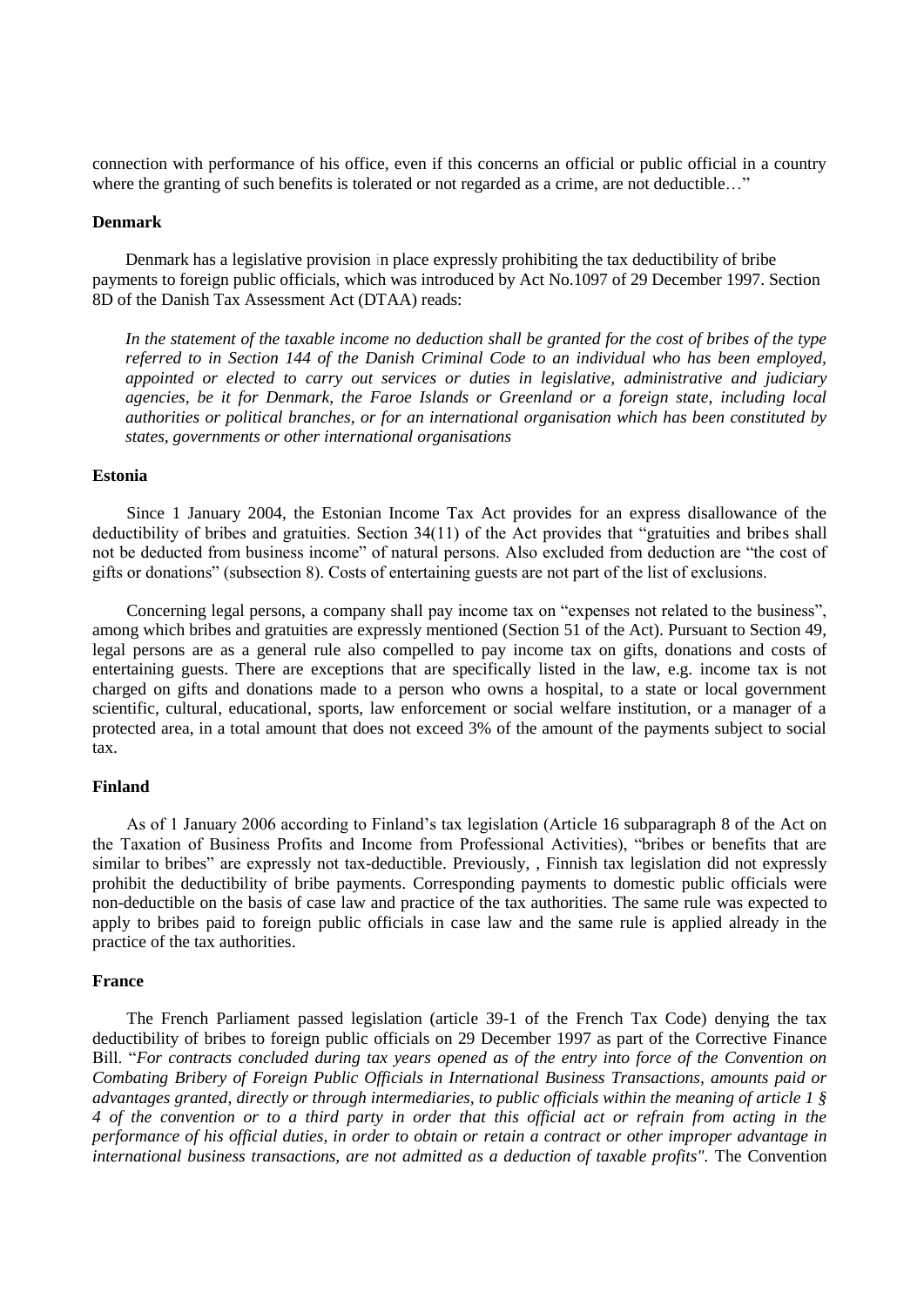entered into force on 29 September 2000. Legislation prohibiting the tax deductibility of bribes has been adopted by the French Overseas Territories of Mayotte and New Caledonia.

## **Germany**

Under previous German tax law, deductions for bribes were not allowed if either the briber or the recipient had been subject to criminal penalties or criminal proceedings which were discontinued on the basis of a discretionary decision by the prosecution. New legislation adopted on 24 March 1999 deleted these procedural conditions and denied the tax deductibility of bribes.

The new law provides for a general prohibition to deduct bribes if the benefit constitutes active, unlawful granting of a benefit or bribe; prohibition of tax deductibility will no longer depend on punishment in respect of such crimes. The prohibition of deductibility also covers benefits to foreign recipients where in accordance with the Act on the Convention dated 17 December 1997 on Combating Bribery of Foreign Public Officials in International Business Transactions (IntBestG, Federal Law Gazette Part I p. 2327) foreign public officials are treated equally to domestic public officials where acts of bribery have been committed.

Pursuant to section 4(5) of the Income Tax Act, tax authorities are obligated to provide information regarding suspected bribery payments to the public prosecution office or competent administrative office. Statistical information concerning the number or nature of offences reported pursuant to this obligation is not available.

## **Greece**

In December 2006, Greece adopted legislation denying the deductibility of bribes. Law 3522/2006 has added a new article 31 to the Income Tax Code (Law 2238/1994), which states: "Payments in cash or in kind are not considered deductible expenses from the company gross income when such payments constitute a criminal offence, even when payable abroad". Circular no. 1027178/10254/B0012/ POL.1052/15-3-2007 clarified that this provision was adopted in application of the OECD Convention.

Until this legislation was adopted, bribes were not deductible based on the principle that Article 31 of Act 2238/1994, which states as a general principle that any expenditure not directly related to the business of the enterprise is non-deductible. The same Act expressly lists deductible expenditures, and bribes are not listed.

#### **Hungary**

Hungary's Corporate Tax Law was amended to make a specific reference to bribery. As of January 2002 the Corporate Tax Law states in Paragraph 8(1) subparagraph d: *the profit before taxation has to be raised by the sums accounted as costs if they are not in connection with the entrepreneurial activity, considering especially the content of Enclosure Nr. 3. Enclosure Nr 3, Part A, subparagraph 8 further says: Cost, input incurred in the interest of, or in connection with criminal act as bribery, trafficking with influence, bribery in international relations or trafficking with influence in international relations.* The Personal Income Act also contains the necessary element to exclude bribery from the possibility of deduction. Previously the deductibility of bribes to foreign public officials was not allowed since only expenses covered in the tax law were deductible and the tax laws did not include a specific reference to bribes.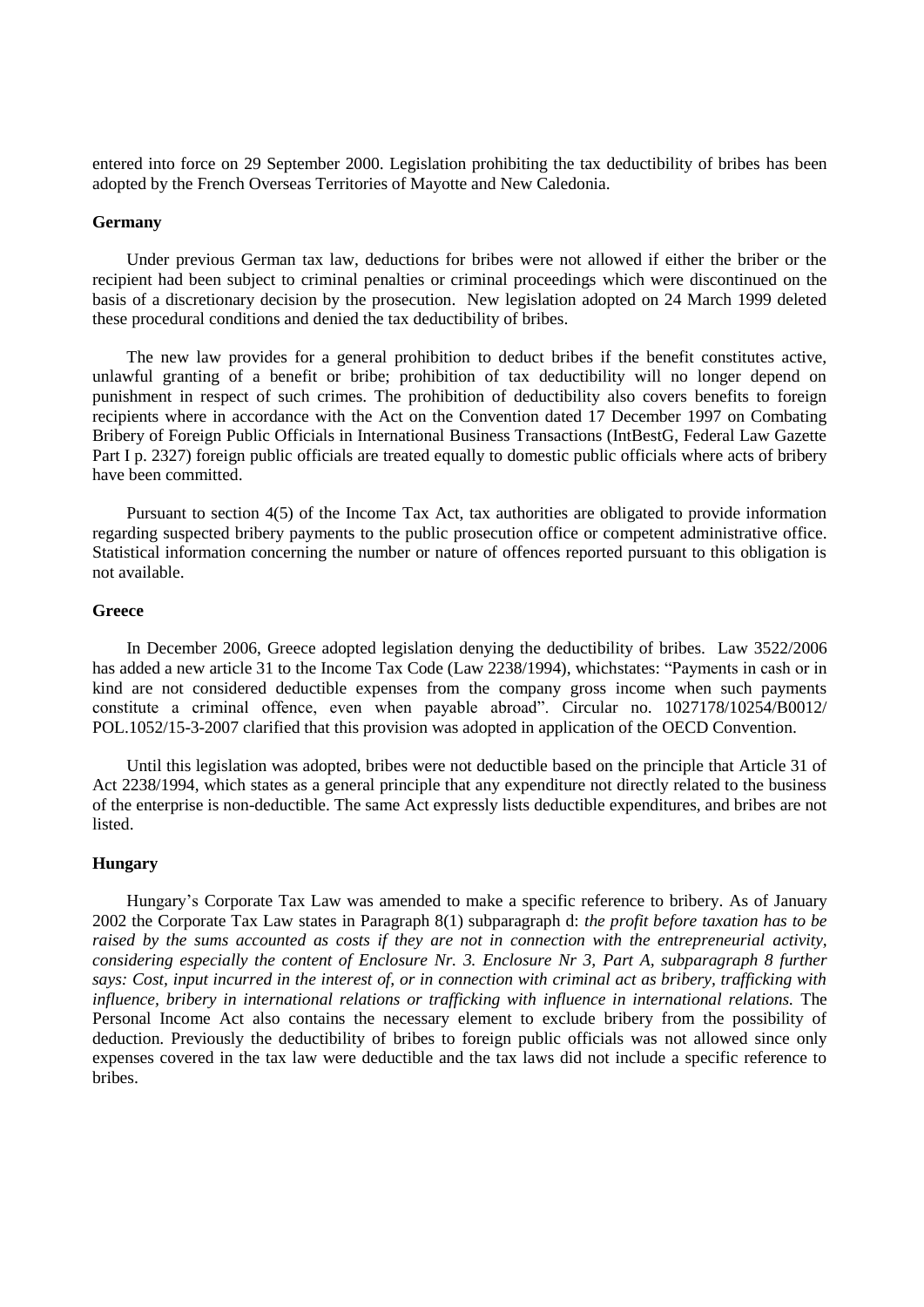#### **Iceland**

Iceland does not allow the deductibility of bribes to foreign as well as domestic public officials and officials of international organisations on the basis of Section 52 of Act 75/1981 as amended by Act No. 95/1998. Section 50(6) of the Act on Income Tax  $(90/2003)$  states "cost because of payments, gifts or other illegal things in accordance with section 109 of the Penal Code, 19/1940, to persons that are hired or elected for governmental employment in the fields of legislation, judgement or administrations, either in Iceland or other states or with international organizations and institutions that nations, governments or international institutions are party to" cannot be counted as an operating expense or a as a deduction from taxable income. Reference to "persons that are hired or elected for governmental employment... in Iceland or other states or with international organizations..." (emphasis added) complies with the Recommendation I(i) of the 2009 Tax Recommendation (and Recommendation VIII(i) of the 2009 Recommendation) by explicitly disallowing the tax deductibility of bribes to foreign public officials.

# **Ireland**

Under section 41 of the Finance Act for 2008, Ireland has expressly clarified that bribe payments to foreign public officials are not tax deductible. Ireland has adopted a provision which explicitly denies a tax deduction in computing the amount of any income chargeable to tax under the Taxes Consolidation Act 1997 for any payment the making of which constitutes a criminal offence, or, in case of a payment made outside the State, where the payment, if made in the State, would constitute a criminal offence.

#### **Israel**

Israel confirms that bribes are not recognised as expenses for the determining of income tax. Israel's Income Tax Ordinance 1961 does not expressly deny the deduction of bribe payments. However, through the contribution of interpretative notes and case law, it appears that bribes to foreign public officials would not be deductible in Israel.

Article 17 of the Income Tax Ordinance sets out the general principles regarding deductible expenses incurred to generate income. In its Collection of Interpretations of the Income Tax Ordinance ("Habak"), the Income Tax Authority has ruled that payments made as a result of a criminal offence will not be considered deductible for the purpose of Article 17. Case law has clarified that payments made "in violation of the law", including bribe payments, are similarly not deductible.<sup>1</sup> The Tel Aviv District Court recently held, in Company Ltd v The Netanya Assessing Officer, that bribery expenses paid to authorities of a foreign State to expedite a transaction may not be considered deductible for tax purposes.<sup>2</sup>

The Income Tax Ordinance will in the near future expressly state that any "payment, in money or money's worth, which the assessing officer has a reasonable basis to believe constitutes a violation of any law" in the list of prohibited deductions under Article 32 of the Ordinance. On 18 January 2009 the anti-bribery legislation has been approved by the Israeli Government and is now waiting for the approval of the Parliament.

## **Italy**

The Italian tax legislation does not allow the tax deductibility of bribe payments. Article 2(8) of Law 27 December 2002, no. 289 (2003 Finance Act) provides that "in determining income, [...] costs and expenses resulting from facts, actions or activities which may be qualified as criminal are not deductible".

 1 *Alarbia Hotels Ltd v Jerusalem Assessment Officer*, Income Tax Appeal 54/84 (1997).

<sup>2</sup> *Company Ltd v The Netanya Assessing Officer*. Income Tax Appeal 1015/03 (2008).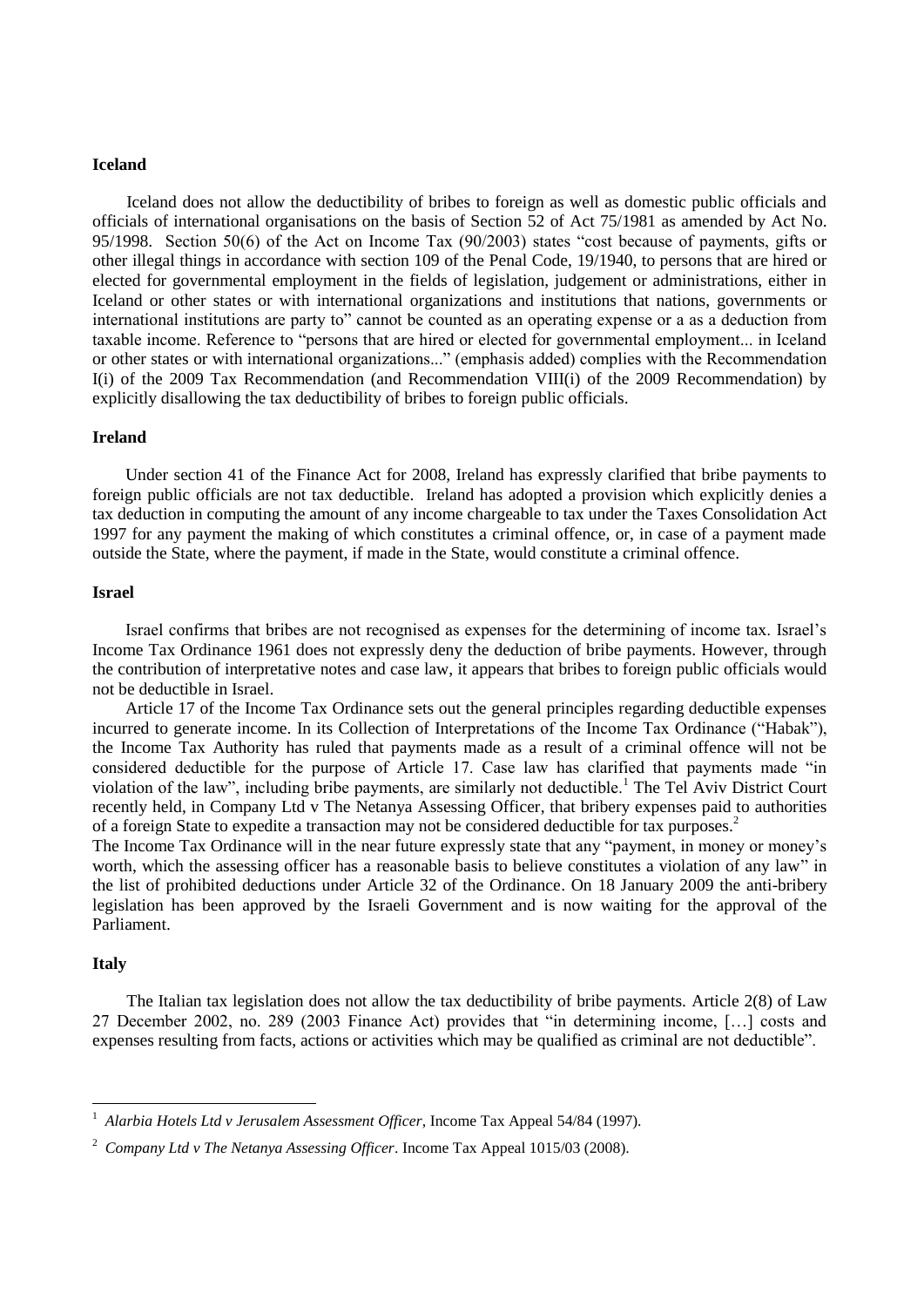This provision is applicable to bribery of foreign officials by virtue of article 3 of Law 29 September 2000, no. 300, which ratified the OECD Bribery Convention into the Italian legislation that equates public officials and persons exercising a public function in another States with national public officials and persons exercising a public function. Therefore, bribe payments to public officials, both national and foreign, are not deductible since they are deemed as crimes.

Moreover, also before the entry into force of the above mentioned provision, the tax deductibility of bribes was not allowed. In fact, on the basis of a constant and consolidated guidance of the tax administration, illicit payments were considered not deductible, since they were not included within the deductible costs admitted by the tax legislation and they were connected with the tax fraud.

This orientation has been confirmed by the jurisprudence of the Supreme Court (see, inter alia, Decision of Court of Cassation, Criminal Division III, 23 September, 1994 no. 2001), which excluded that illicit payments could be qualified as legitimate business expenses.

# **Japan** <sup>3</sup>

In 2006, Article 45 of the Income Tax Law and Article 55 of the Corporate Tax Law were amended to expressly deny the tax deductibility of bribes to domestic and foreign public officials (in force as of 1 April 2006).

These articles read as follows:

# *Corporation Tax Law: Paragraph 5 of Article 55*

―The amount of bribes (as specified in the Criminal Law and Unfair Competition Prevention Law) paid by a company to a domestic or foreign public official shall not be treated as deductible expenses when calculating that company's taxable income".

# *Income Tax Law: Paragraph 2 of Article 45*

―The amount of bribes (as specified in the Criminal Law and Unfair Competition Prevention Law) paid by an individual to a domestic or foreign public official shall not be treated as deductible expenses when calculating that individual's taxable income".

Prior to 2006, bribes to foreign public officials were not deductible expenses as constituting ―entertainment and social‖ expenses, which under article 61-4 of the Special Taxation Measures Law are not deductible. In practice Japan treated bribes to foreign public officials in the same way as bribes to domestic public officials and therefore as non-deductible.

## **Korea**

 $\overline{a}$ 

In February 2007 Korea passed its tax code to expressly disallow the tax deductions of bribes. Consequently, according to the Income Tax Act and the Corporate Tax Act, "money, assets other than money and economic benefits corresponding to bribes under the Criminal Act including bribes paid to foreign public officials are non-deductible". Prior to the enactment of this express prohibition, bribe payments to foreign public officials were not deductible because they did not constitute "expenses or losses" that are related to business and commonly recognized as ordinary and normal" pursuant to article  $19(2)$  of the Corporate Tax Act (CTA) and the Income Tax Act (with respect to individual taxpayers). A ruling

<sup>&</sup>lt;sup>3</sup> For more information, please see http://www.mof.go.jp/english/tax/bribe.htm.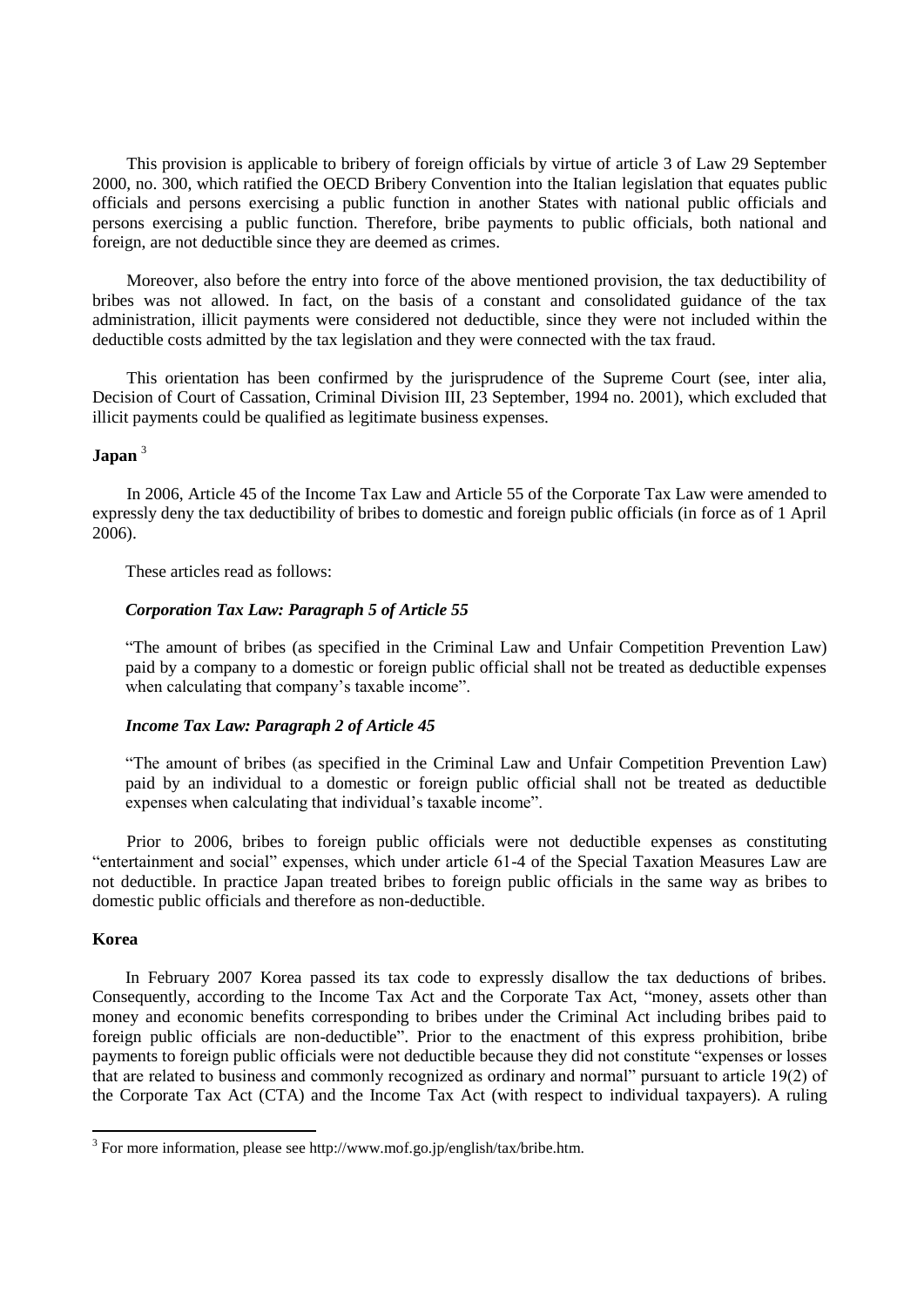issued by the National Tax Service in February 1996 prohibits the deduction for money or valuables given as bribe payments.

## **Luxembourg**

Legislation denying deductibility of bribes was adopted by Parliament on 14 December 2000. It establishes that Pursuant to article 12.5 of the December 1967 Income Tax Law bribes are not deductible. According to that Article:

*"advantages of any nature and the expenses incurred in obtaining a pecuniary or other advantage from any person in a position of public authority or enforcement or responsible for a public service either in the Grand Duchy of Luxembourg or in another State, Community officials and members of the Commission of the European Communities the European Parliament the Court of Justice and the Court of Auditors of the European Communities […] and officials or agents of any other public international organisation."*

A Law was adopted on 1st August 2007 to approve the UN Convention against Corruption. This law also expands the scope of non deductible expenses according to article 12.5 of the December 1967 Income Tax Law to cover expenses paid to persons having a position on a judicial body of another state, even if the persons exercise this judicial function without having a professional status or to persons exercising an arbitration function submitted to the regulation of arbitration of another State or public international organization recognized by the Grand Duchy of Luxembourg.

## **Mexico**

Mexico does not allow the deductibility of bribes to foreign public officials . which have to be strictly essential for the purposes of the taxpayers, activities and formally documented. Because bribes are illicit activities, such payments cannot meet the requirements set forth in the Mexican Commerce Code to qualify as deductible expenses. Therefore the payment of a bribe is not a business activity and is not a deductible item.

The Mexican Tax Administration Service (SAT) is currently working on a proposal to include a provision in the Income Tax Law to explicitly disallow the tax deductibility of bribes to foreign public officials. Although these regulations, particularly in articles 31 and 172, disallow deductions of expenses that are not strictly related to the source of the taxpayer's activities, and in articles 32 and 173 enlist the non-deductibility expenses, this initiative aims to comply the 2009 Council Recommendation on Tax Measures of Further Combating Bribery of Foreign Officials in International Business Transactions of the OECD. Article 31 of the Tax Code specifically disallows the deductibility of expenses by legal persons such as bribes (including gratuities, gifts, entertainment allowances, etc.) under the rationale that bribes are not expenses strictly related to the taxpayer's activity. Article 32 lists non-allowable expenses which include gifts and courtesies, representation expenses, *per diem* or travel expenses when not for lodging, meals, transport, etc., payments for customs services other than fees to custom brokers and expenses incurred by the latter, etc. Article 172 (applicable to natural persons) **[…]** disallows deductions of expenses that are not strictly necessary for obtaining the revenue on which tax is payable. Article 173 states that nondeductible expenses include consumption in bars or restaurants, payments for custom services other than fees to and expenses incurred by agents, or by entities organised by such agents in the term of the Customs Law, the use or advantage of automobiles, investments in houses for residence, in aircraft or vessels, etc.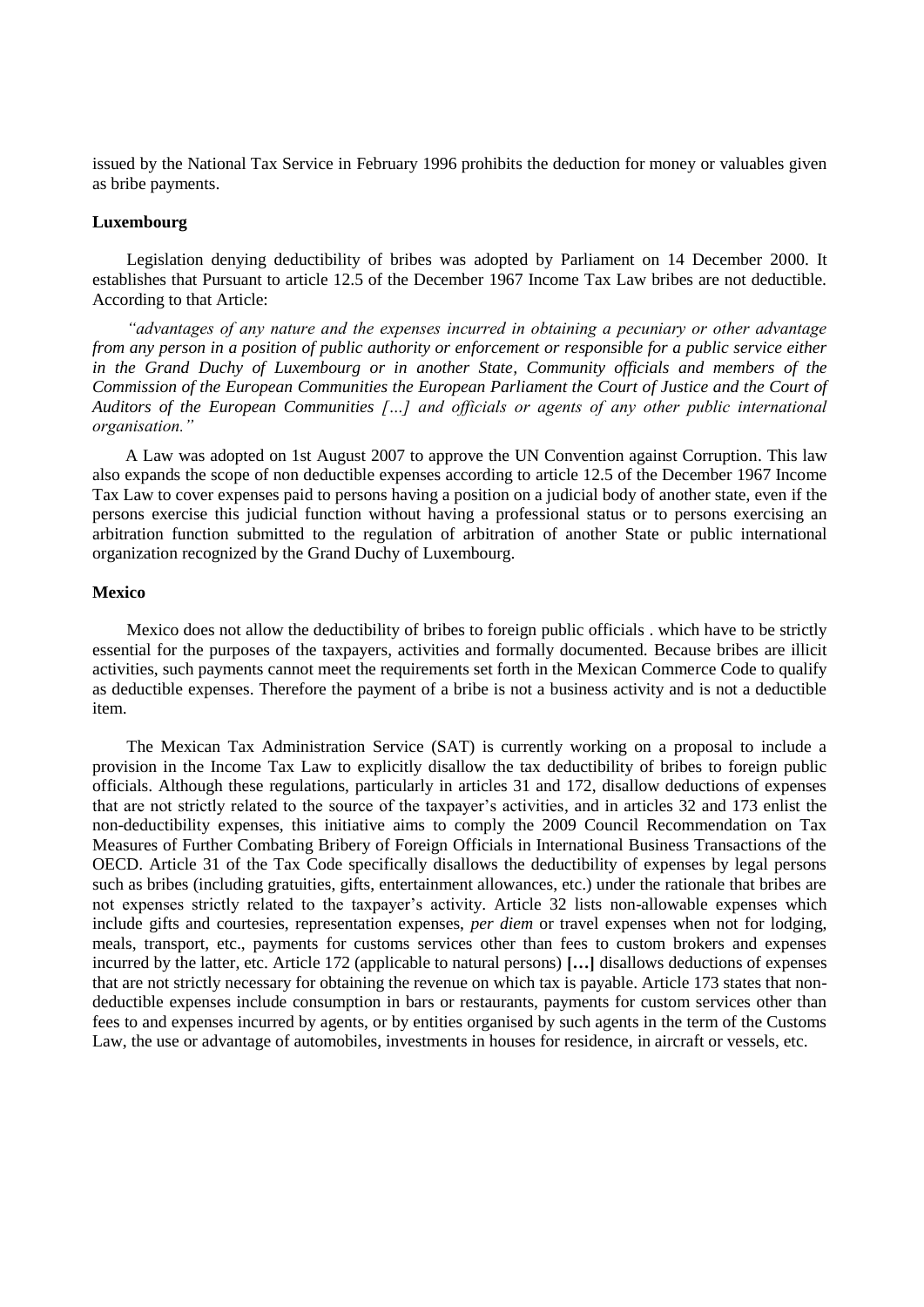# **Netherlands**

Tax legislation in line with the OECD-Recommendation on the non- tax deductibility of bribes was enacted in April 2006. Regarding entrepreneurs, the new provision in Article 3.14, paragraph 1, sub h of the Law on Income Tax reads as follows:

"In determining the operating profits, expenses related to the following items are not deductible: …(h). expenses relating to donations, promises and services, *if it is established<sup>4</sup>* that they relate to a criminal offence referred to in articles 126, para. 1, 177, 177a, 328 ter, para 2 or 328quater, para 2, 177, 177a and 178 of the Penal Code."

# **New Zealand**

New Zealand enacted the Crimes (Bribery of Foreign Public Officials) Amendment Act 2001 in early May 2001, which introduced legislation making bribes paid to foreign and domestic public officials in the conduct of business non-deductible for tax purposes**.** 

# *New section DJ 22 inserted*

(1) After section DJ 21, the following is inserted:

―DJ 22 No deduction for bribes paid to public officials

―(1) This section applies if a person corruptly gives, offers, or agrees to give a bribe to another person with intent to influence a public official to act, or fail to act, in his or her official capacity, whether or not the act or the failure to act is within the scope of the official's authority, in order to—

―(a) obtain or retain business; or

―(b) obtain any improper advantage in the conduct of business.

―(2) This section applies even if the bribe was given, offered or agreed to be given outside New Zealand and was not, at the time it was given, offered or agreed to be given, an offence under the laws of the foreign country in which the principal office of the person, organisation or other body for whom the foreign public official is employed or otherwise provides services, is situated.

―(3) A person s not allowed a deduction for the amount of the bribe given or offered.

―(4) **Subsection (3)** does not apply to an amount paid for the sole or primary purpose of ensuring or expediting the performance by a foreign public official of a routine government action and the value of the benefit is small.

 $\degree$ (5) In this section—

―**benefit, foreign country** and **foreign public official** have the meanings set out in section 105C of the Crimes Act 1961

―**bribe** has the meaning set out in section 99 of the Crimes Act 1961

# ―**public official** means—

- ―(a) a member of Parliament or a Minister of the Crown; and
- ―(b) a judicial officer, a law enforcement officer or an official, as those terms are defined in section 99 of the Crimes Act 1961; and
- ―(c) a foreign public official

 $\overline{a}$ 

<sup>&</sup>lt;sup>4</sup> Italics added for emphasis.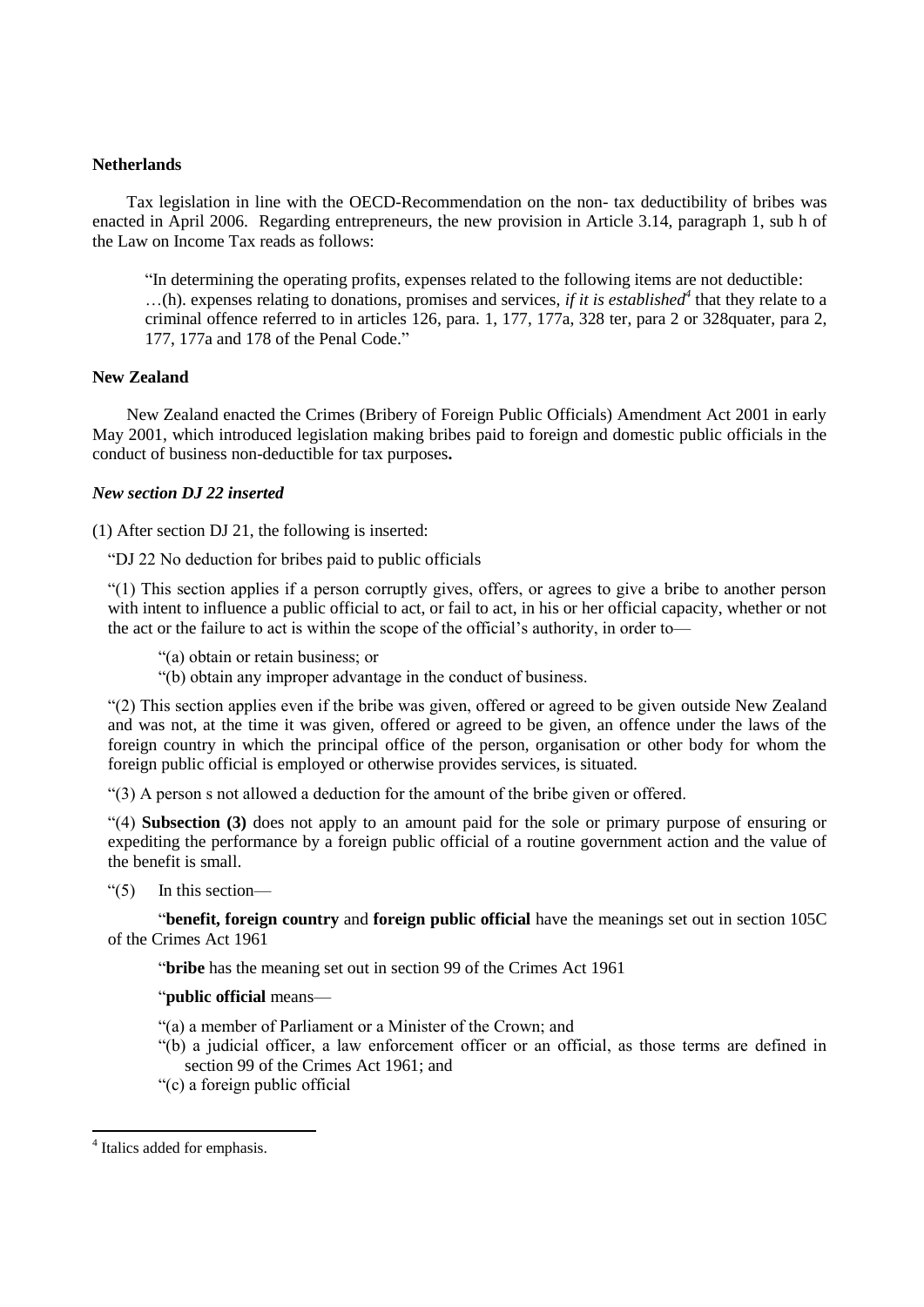"**routine government action** has the meaning set out in section 105C of the Crimes Act 1961."

(2) **Subsection (1)** applies to bribes paid on and after the date this Act receives the Royal assent.

# **Norway**

Norway does not allow the deductibility of bribes to foreign public officials (1995 legislation). The Norwegian law 1911 Section 44§1a) sub paragraph 5 states that: Bribes and similar payments are not tax deductible if they were made to obtain "wrongful consideration".

Wrongful consideration means not only illegal consideration according to the penal code but also general business ethics and ethics in the public administration of Norway. Tax deductibility is denied where the consideration is wrongful in Norway or in the place where such consideration was given or expected to be given.

# **Poland**

Poland amended its legislation to confirm that bribes to foreign public officials are not tax-deductible. On the 1st of January 2009 regulations of the Act of 6 November 2008 on the amendment of the Act on personal income tax, the Act on corporate income tax and certain other Acts (Journal of Laws No 209, item 1316) came into force introducing in both the Acts on income tax a new provision which states that incurred expenses as well as the value of given things, rights or services resulting from activities which cannot be a subject matter of a legally effective contract are not regarded as allowable expenses. These regulations clearly confirm that expenses incurred in connection with a 'bribe' do not constitute allowable expenses and are not tax-deductible.

# **Portugal**

Portugal does not allow the deductibility of bribes to foreign public officials. On 20 December 1997, t he Parliament adopted new legislation effective 1st January 1998 to disallow any deduction referring to illegal payments such as bribes to foreign public officials. Previously payments to foreign officials were never accepted as a deductible business expense.

Article 26.9 of the Decree Law no. 127-B/97 of 20 December 1997, which provides for personal income tax states:-"Illicit expenses, namely, those expenses that arose in the course of conduct for which there are reasonable grounds indicating a violation of Portuguese criminal legislation shall not be deductible, even if these occurred outside the territorial reach of its application."

Article 23.2, which provides for corporate income tax, states:—"Illicit expenditures, namely, those expenses that arose in the course of conduct for which there are reasonable grounds indicating a violation of Portuguese criminal legislation shall not be accepted as costs, even if these were incurred outside the territorial reach of its respective application."

Portuguese authorities state that bribes are non-tax deductible since giving a bribe constitutes a violation of "Portuguese criminal legislation".

# **Russian Federation<sup>5</sup>**

The Russian Tax Law does not specify possible deduction from the tax base for the Enterprise Profits Tax of expenses incurred in connection of bribes paid to foreign officials.

 $\frac{1}{5}$ 

Signatory of the OECD Anti Bribery Convention but not yet a Party.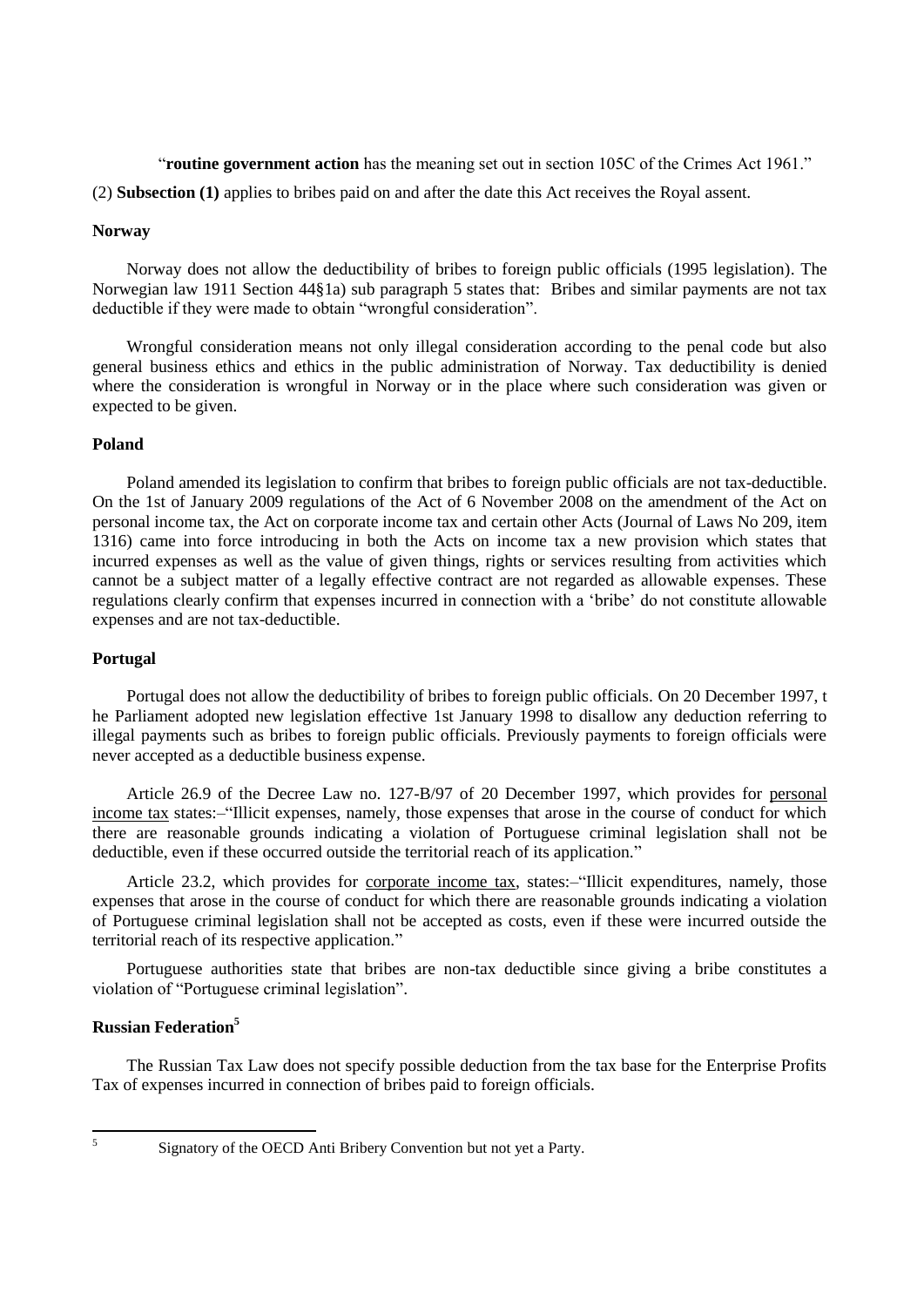The RF Criminal Code establishes criminal responsibility (Article 291) for a bribe given to a public official directly or indirectly (via an intermediary) "which is a fine up to Two Hundred Thousand Rubles or equals the amount of the wage or any other income of the abuser due thereto for the period up to eighteen months, or corrective works from one to two years, or arrest for the period three to six months, or confinement for up to three years". If a bribe is given for the "obviously unlawful actions (no action)", the size of the maximum sanction is increased up to eight years of imprisonment.

The Russian Criminal Code does not differentiate between Russian and foreign officials. Thus, the Russian taxpayer does not have an opportunity to charge money spent on bribes to the public officials (Russian or foreign) to his/her expenses and moreover he/she may be brought to criminal responsibility.

#### **Slovak Republic**

The Slovak Republic does not allow deductions of bribes to public officials (regardless of their residence - foreign or domestic). According to Section 25 of the Income Tax Law  $N^{\circ}366/1999$  "expenses to obtain an undue advantage" are not deductible. Expenses, that are related to any bribes, are not deductible for tax purposes. Providers or recipients of bribes are liable to criminal prosecution. The OECD Convention against Bribery of Foreign Public Officials in International Business Transactions was implemented into the Slovak legislation by amendment of the Criminal Code. The Slovak Republic has designed a draft legislative provision designed to expressly deny the tax deduction of bribes and other undue advantages.

#### **Slovenia**

Slovenia has included an express provision in its tax legislation that classifies bribes as non– deductible expenses for tax purposes. Slovenia recently enacted a new Corporate Income Tax Act, which entered into force on 1 January 2007, replacing the 2005 Corporate Income Tax Act reviewed during Phase.

The new law applies to all legal persons, as well as natural persons conducting economic activities, pursuant to article 48(2) of the Personal Income Tax Act15. The 2007 Corporate Income Tax Act includes a provision drafted in exactly the same terms as the 2005 Act, prohibiting the tax deductibility of bribes.

Article 30 of the 2007 Corporate Income Tax provides a list of non-deductible expenses, referred to as ―non-recognised expenditures for tax purposes‖. Included in the list of non-deductible expenses is an item that includes "bribes" and "other forms of material benefit given to natural or legal persons in order to bring about or prevent a certain event which would otherwise not arise, such as in order for a certain action to be performed more quickly or favourably omitted."

## **South Africa**

As of 1 January 2006, the Income Tax Act 1962 has been amended to provide for the express non deductibility of bribe payments. In terms of section 23(o) of the Act no deductions shall in any case be made in respect of any expenditure incurred -

*(i) where the payment of that expenditure or the agreement or offer to make that payment constitutes an activity contemplated in Chapter 2 of the Prevention and Combating of Corrupt Activities Act, 2004 (Act No. 12 of 2004); or*

*(ii) which constitutes a fine charged or penalty imposed as a result of an unlawful activity carried out in the Republic.".* [emphasis added]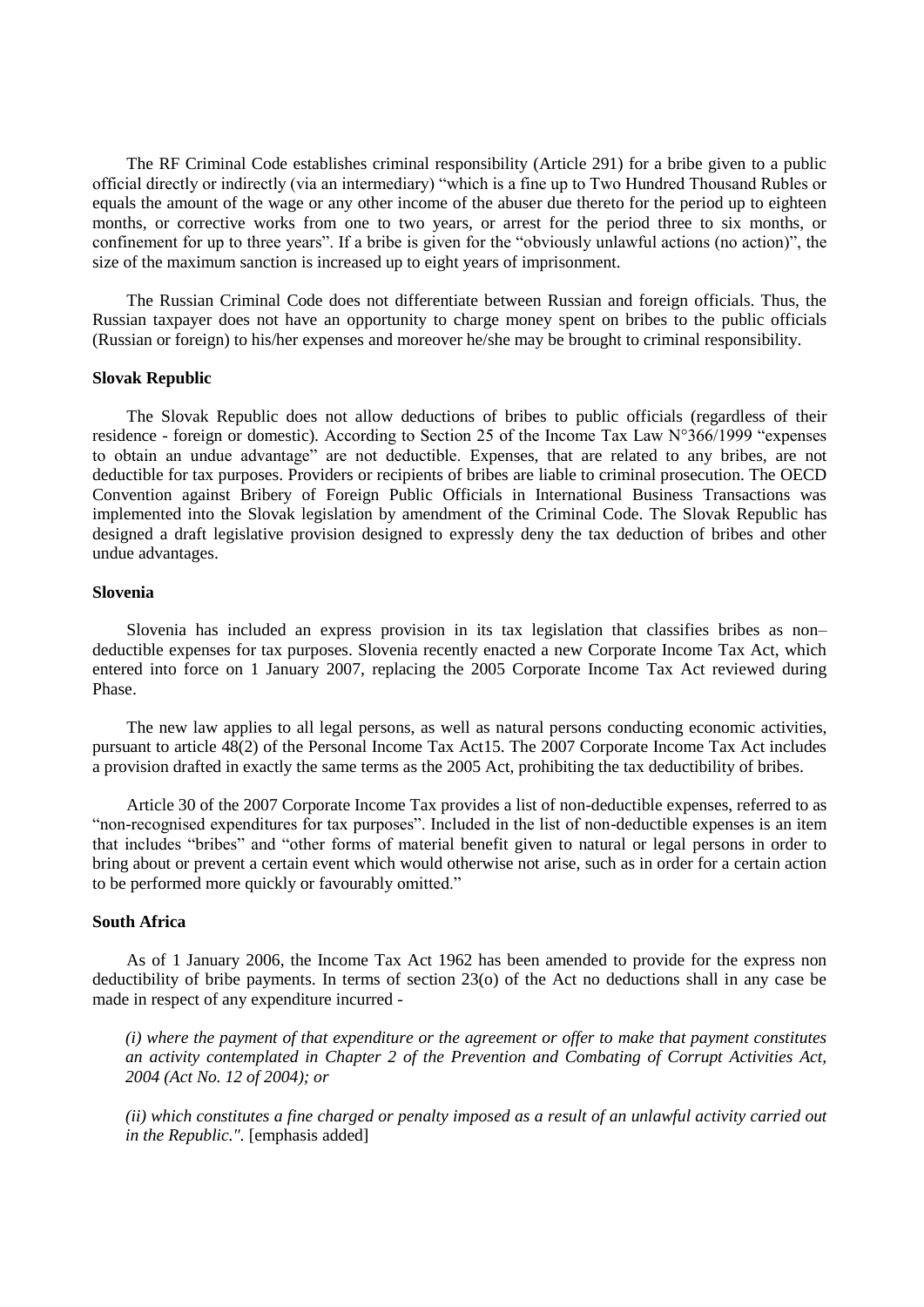Section 5 on the foreign bribery offence, as well as related offences in respect of corrupt activities relating contracts and the procuring and withdrawal of tenders all fall under Chapter 2 of the PCCA. South Africa points out that "payment of that expenditure" should be interpreted in the widest possible manner, as this provision clearly refers to "an activity contemplated in Chapter 2 of the PCCA". Chapter 2 of the PCCA deals with offences in respect of corrupt activities, including the foreign bribery offence (section 5) and refers to the giving of a "gratification". Gratification is broadly defined, and includes bribes in the form of services or other intangible benefits. Notwithstanding, South Africa acknowledges that, where the bribe is in the form of a service or other intangible benefit, it may be more difficult to quantify it and/or refuse its deduction.

South Africa indicates that, in their view, no conviction is required to deny a tax deduction for a bribe to a foreign public official, as reference is made in the provision only to disallowing a deduction in relation to specific activities, including the payment of bribes. The provision is not aimed at a criminal conviction for bribery but simply the disallowance of expenditure related to such activities. However, because of the general rule applicable under South African law that "he who alleges must prove", the onus of proving that a payment constitutes a PCCA offence and is therefore not deductible will be on the State.

# **Spain**

Spain does not allow deductions for bribes paid to foreign public officials. A bill aiming at the criminalisation of bribes paid to foreign public officials (including those working for international organisations) entered into force on 12 January 2000. Bribes to foreign public officials are now considered a criminal offence as provided by the new article 445 bis added to the Penal Code. This reinforces the traditional position of not allowing tax deductions for bribes paid to foreign public officials. The bill invokes specifically the OECD 1997 Convention on Bribery.

The *Companies Tax Law* does not expressly deny the tax deductibility of bribes given to foreign public officials. Article 14 of that Act lists non-allowable expenses, which include under paragraph 1.e "gifts and generosity". There are exceptions to the non-deductibility of gifts, including the following:

- "expenses derived from public relations with clients or suppliers"; and
- expenses "derived from the direct or indirect promotion of the company the selling of goods or the rendering of services".

In addition, paragraph 2 of article 14 allows the deductibility of expenses in relation to "payments" made and the book value of goods donated where they are related to the fulfilment of the purposes of the following recipient companies:

- (a) Companies involved in regional industrial development.
- (b) Spanish sport federations, local federations, and sports clubs where the amount is received from public sport companies for the promotion and development of non-professional sport activities. In order for this category to apply, there must be a contract for valuable consideration between the donor and the recipient "necessary to perform the purpose and aim of those federations and sport clubs".

Although it would appear that certain bribes to foreign public officials could be covered by these categories of exceptions to the non-allowable expenses, the Spanish authorities state it is impossible to allow the tax deductibility of an expense that is incurred in the commission of a crime. They provide in support thereof a decision of the Supreme Court of Spain in which the central government appeals the decision of the Superior Court of Justice of the Region of Valencia to allow the tax deductibility of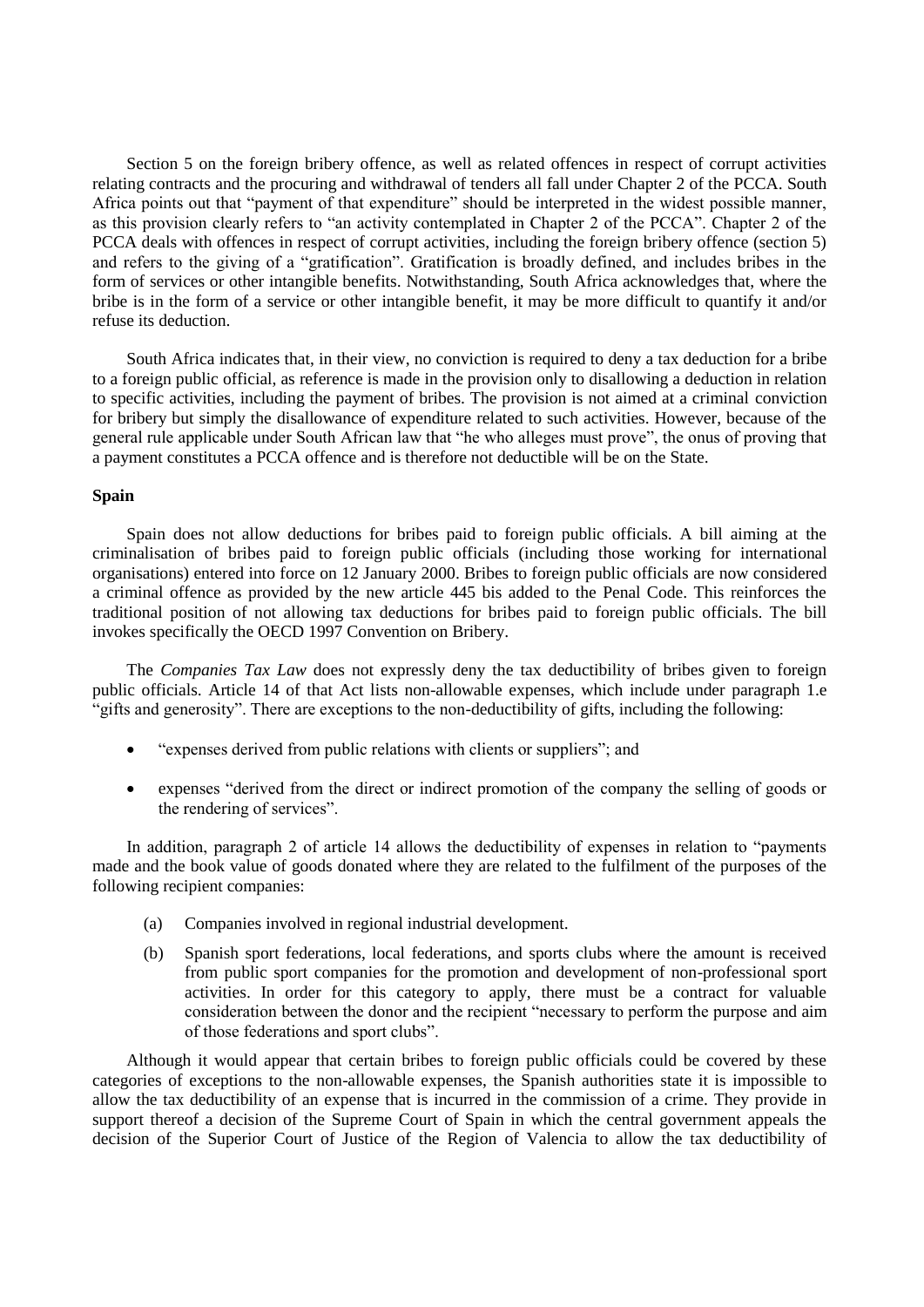expenses that had been disallowed by the Tax Investigation authorities. The expenses related to costs incurred by a company in advertising and promoting gaining activities, the advertisement thereof which is prohibited by article 39 of the Gaming Regulations. Pursuant to article 39.2 of the Regulations, the unauthorized advertising of such activities constitutes "serious misconduct". In its decision, the Supreme Court of Spain overturns the decision of lower court and upholds the decision of the Tax Investigation authorities, in which it was stated that to acknowledge the expenses as tax deductible "would be tantamount to accepting as legal, in the domain of taxation, behaviour expressly prohibited" by law.

Pursuant to article 26 of the Personal Income Tax Law, the provisions under the Corporation Tax Law also apply to natural persons in determining their income from economic activities.

Furthermore, on 5 March 2007, Spain issued a Report, for public knowledge, which constitutes the Spanish official approach on this matter, applicable to the construction of the Companies Tax Law. This Report is publicly available at the website of the Ministry of Economy and Finance forming part of the Spanish tax doctrine."

## **Sweden**

A bill explicitly denying the deductibility of bribes and other illicit payments was adopted by the Parliament on 25 March 1999. *".* A new provision on tax non-deductibility was originally inserted into the Municipal Income Tax Act (1928:370) and entered into force on 1 July 1999. The provision read "Deductions may not be made for expenditure on bribery or other improper award". This act was abolished and replaced by the Income Tax Act (inkomstskattelagen, 1999:1229) as of 1 January 2000. The new provision, Chapter 9 Section 10 of the Income Tax Act reads "Expenditure on bribes or other improper awards is not deductible". The change of legislation does not entail any substantive modification.

## **Switzerland**

According to Article 27 of the Federal Income Tax Act and Article 10 of the Federal Law on the harmonisation of direct taxes of cantons and communes*, "secret commissions according to Swiss criminal law paid to Swiss or foreign public officials are not deductible."* The new law came into force on 1 January 2001.

## **Turkey**

The non-deductibility of bribe payments is not explicitly addressed by Turkish Law. However, any person who claims a deduction has the burden to prove it. Article 3 of the Tax Procedure Code states that:"...in the assertion of a case that does not conform to the economic, commercial or technical requirements; or that is not normal or familiar in relation with the real event, the assertor has the burden of proving it…"

Article 40 of the Income Tax Law and Article 8 of the Corporate Tax Law allow certain types of deductions. Non-deductible expenses are listed in Article 41 of the Income Tax Law and Article 11 of the Corporate Tax Law. The Income Tax Law and Corporate Tax Law do not contain any regulation that permits the deduction of bribe and/or any other illegal payments and the Turkish authorities state that domestic tax legislation. Article 40(1) of the Income Tax Law allows taxpayers who deal with "exportation, construction, montage, repairing and transportation abroad" to deduct, as a lump sum, and as an addition to the allowable and documented expenses, [undocumented] expenses up to the 0,5% of their foreign exchange earnings which incurred from these operations abroad.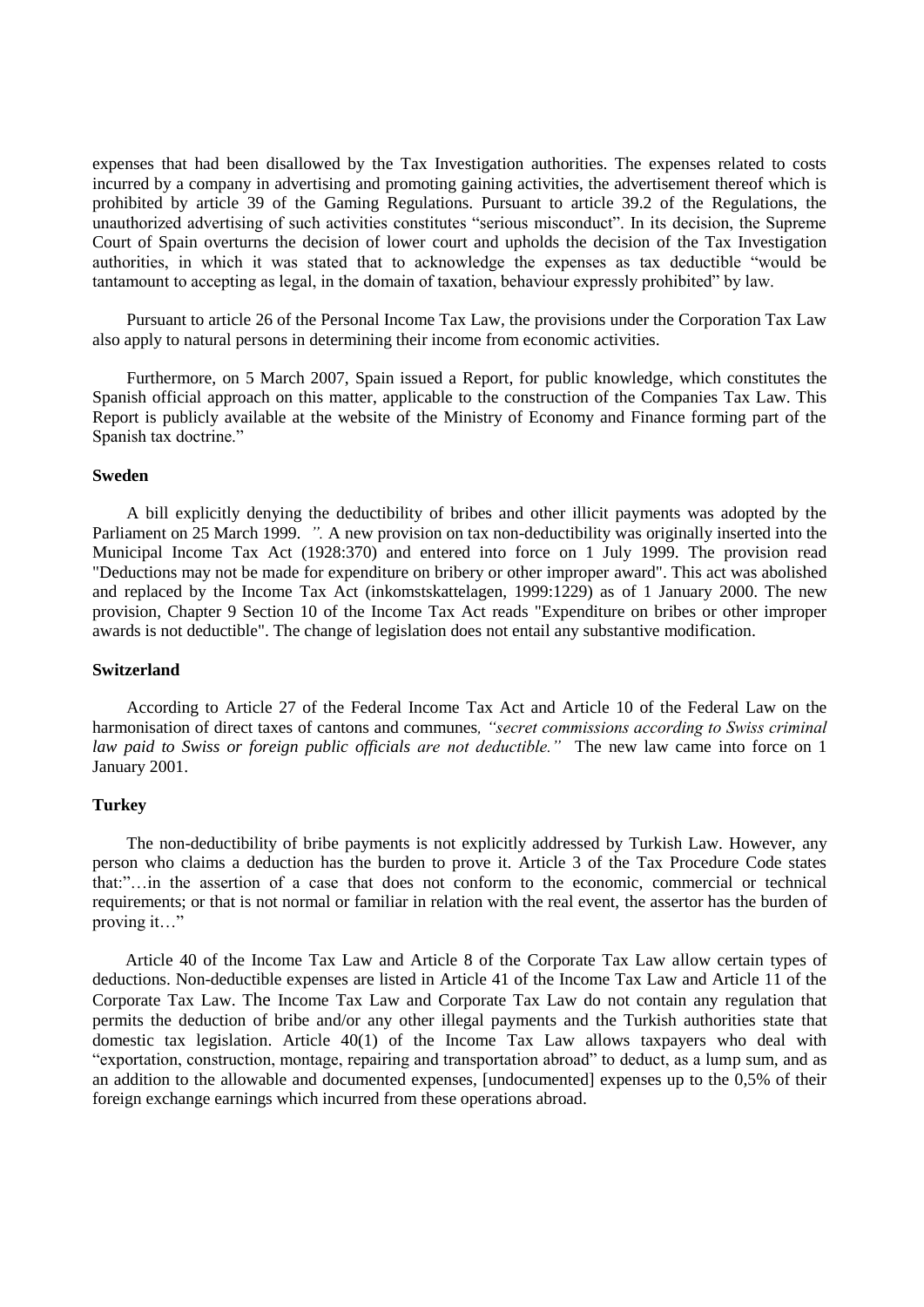## **United Kingdom**

Since 14 February 2002, the UK has jurisdiction over bribery offences by UK nationals and UK companies abroad. The UK Finance Act 2002 Part 3, chapter 2, section 68 on Expenditure involving crime (which received royal assent at the end of July 2002) extends the applicability of Section 577A Income and Corporation Taxes Act 1988 to payments that take place wholly outside the United Kingdom. The new legislation provides that tax relief shall not be available in respect of any payment made outside the United Kingdom "where the making of a corresponding payment in any part of the United Kingdom would constitute a criminal offence there". This section applies in relation to expenditure incurred on or after 1April 2002.

## **68 Expenditure involving crime**

- (1) In section 577A(1) of the Taxes Act 1988 (no deduction to be made for expenditure incurred in making a payment the making of which constitutes a criminal offence)-
	- (a) after "incurred" insert "(a)", and
	- (b) at the end, insert ", or
		- (b) in making a payment outside the United Kingdom where the making of a corresponding payment in any part of the United Kingdom would constitute a criminal offence there.".
- (2) This section applies in relation to expenditure incurred on or after 1st April 2002.

## **United States**

The United States does not allow deductions for bribes paid to foreign government officials if that bribe is a criminal offence. Both before and after the United States criminalised bribery of foreign government officials, it denied tax deductions for such payments. Before the enactment of the Foreign Corrupt Practices Act of 1977, tax deductions were disallowed for payments that were made to an official or employee of a foreign government and that were either unlawful under US law or would be unlawful if US laws were applicable to such official or employee. The denial of the tax deduction did not depend on a conviction in a criminal bribery case. After the United States criminalised bribery of foreign government officials, US tax laws were changed to disallow tax deductions for payments if made to foreign government officials or employees and if unlawful under the Foreign Corrupt Practices Act of 1977 (FCPA). With respect to US tax provisions for Controlled Foreign Corporations, any payment of a bribe by a foreign subsidiary is treated as taxable income to the US parent. Also, to the extent relevant for US tax purposes, bribes of foreign officials are not permitted to reduce a foreign corporation's earnings and profits. US denial of tax deductibility or reduction of earnings and profits does not depend on whether the person making the payment has been convicted of a criminal offence. Treasury has the burden of proving by clear and convincing evidence that a payment is unlawful under the FCPA.

### **Section 162 1 C) Internal Revenue Code**

**1)** Illegal payments to government officials or employees

No deduction shall be allowed under subsection (a) for any payment made, directly or indirectly, to an official or employee of any government, or of any agency or instrumentality of any government, if the payment constitutes an illegal bribe or kickback or, if the payment is to an official or employee of a foreign government, the payment is unlawful under the Foreign Corrupt Practices Act of 1977. The burden of proof in respect of the issue, for the purposes of this paragraph, as to whether a payment constitutes an illegal bribe or kickback (or is unlawful under